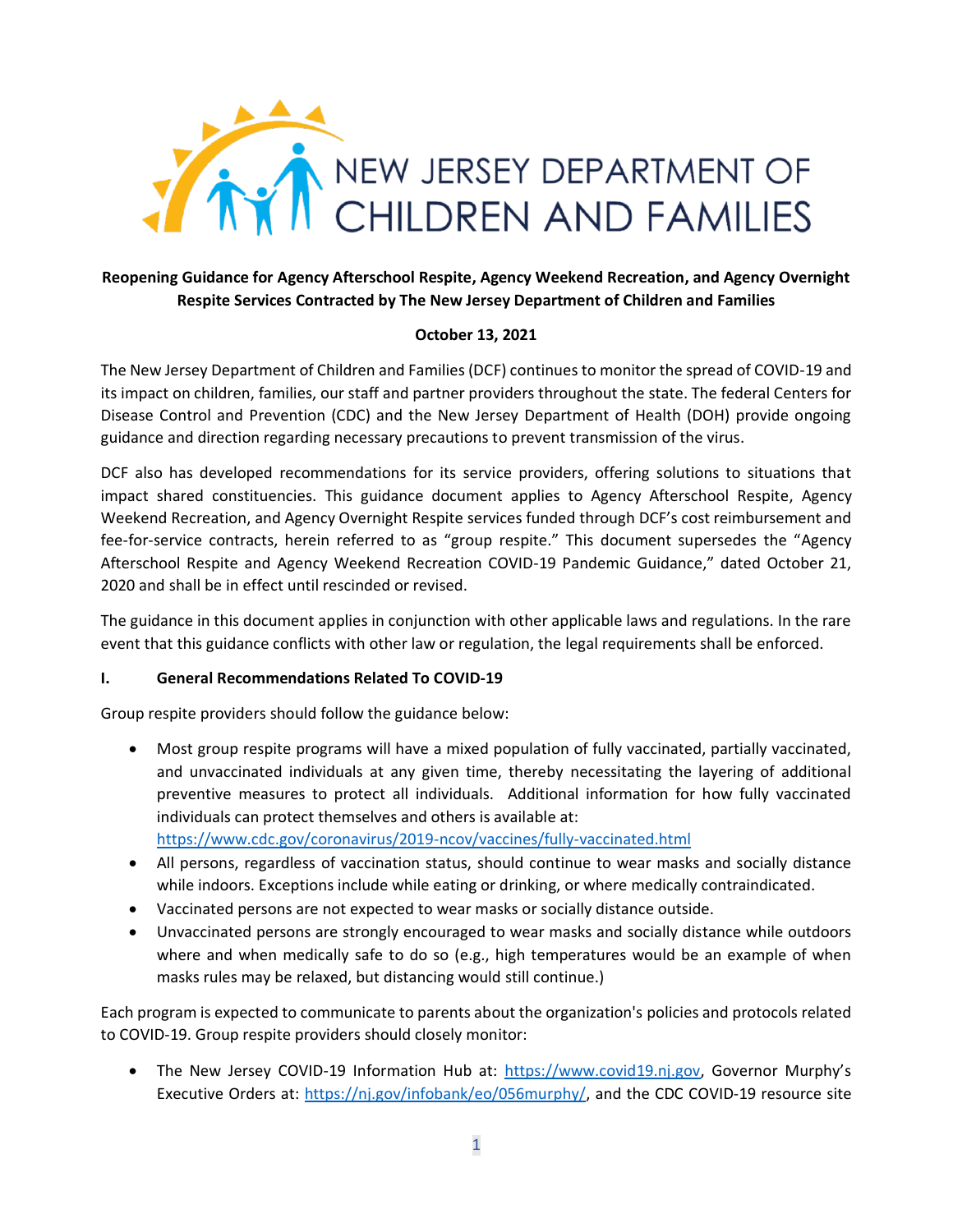at:<https://www.cdc.gov/coronavirus/2019-nCoV/index.html> for the most up-to-date information for employers, service recipients, and the general public.

- CDC guidance at: [https://www.cdc.gov/coronavirus/2019-ncov/travelers/travel-during](https://www.cdc.gov/coronavirus/2019-ncov/travelers/travel-during-covid19.html)[covid19.html](https://www.cdc.gov/coronavirus/2019-ncov/travelers/travel-during-covid19.html) for expectations regarding out-of-state travel.
- DOH guidance at: [https://covid19.nj.gov/faqs/nj-information/travel-and-transportation/are-there](https://covid19.nj.gov/faqs/nj-information/travel-and-transportation/are-there-travel-restrictions-to-or-from-new-jersey)[travel-restrictions-to-or-from-new-jersey](https://covid19.nj.gov/faqs/nj-information/travel-and-transportation/are-there-travel-restrictions-to-or-from-new-jersey) for expectations regarding in-state travel and travel to states connected to New Jersey.

### **II. Vaccination**

Although COVID-19 vaccines are safe, effective, and accessible, not all youth are currently eligible to be vaccinated. Group respite programs will have a mixed population of fully vaccinated, partially vaccinated, and unvaccinated individuals at any given time, thereby necessitating the layering of additional preventive measures to protect all individuals. Respite providers should have a system in place to determine the vaccination status of youth and staff. If a provider is unable to determine the vaccination status of individual youth or staff, those individuals should be considered not fully vaccinated. As vaccine eligibility expands, providers should consider vaccine coverage among youth and staff as an additional metric to inform the need for preventive measures beyond masking, such as physical distancing, as set forth in Sections III and IV below.

Information about an individual's vaccination status is considered confidential medical information under the Americans with Disabilities Act (ADA). Providers are thus required to limit disclosure of vaccine information to designated human resources employees or other individuals authorized to receive information under the ADA.

### III. **Masks**

Wearing masks is an important prevention strategy to help slow the spread of COVID-19, especially when combined with everyday preventive actions and social distancing in public settings.

The following principles apply to the use of masks in group respite programs:

- Masks and/or barriers do not preclude an individual from being identified as a close contact to a COVID-19 case.
- Providers are responsible for providing information to staff and youth on proper use, removal, and washing of masks.
- The most effective fabrics for cloth masks are tightly woven, such as cotton and cotton blends, breathable, and in two or three fabric layers. Masks with exhalation valves or vents, those that use loosely woven fabrics, and ones that do not fit properly are not recommended.
- To remain safe and effective, masks should be washed after every day of use and/or before being used again, or if visibly soiled or damp/wet.
- To remain safe and effective, disposable face masks must be changed daily or when visibly soiled, damp or damaged.
- Providers are responsible for providing additional masks in case a back-up mask is needed (e.g., mask is soiled or lost during the day).
- Clear masks that cover the nose and wrap securely around the face may be considered for youth who cannot tolerate a conventional mask.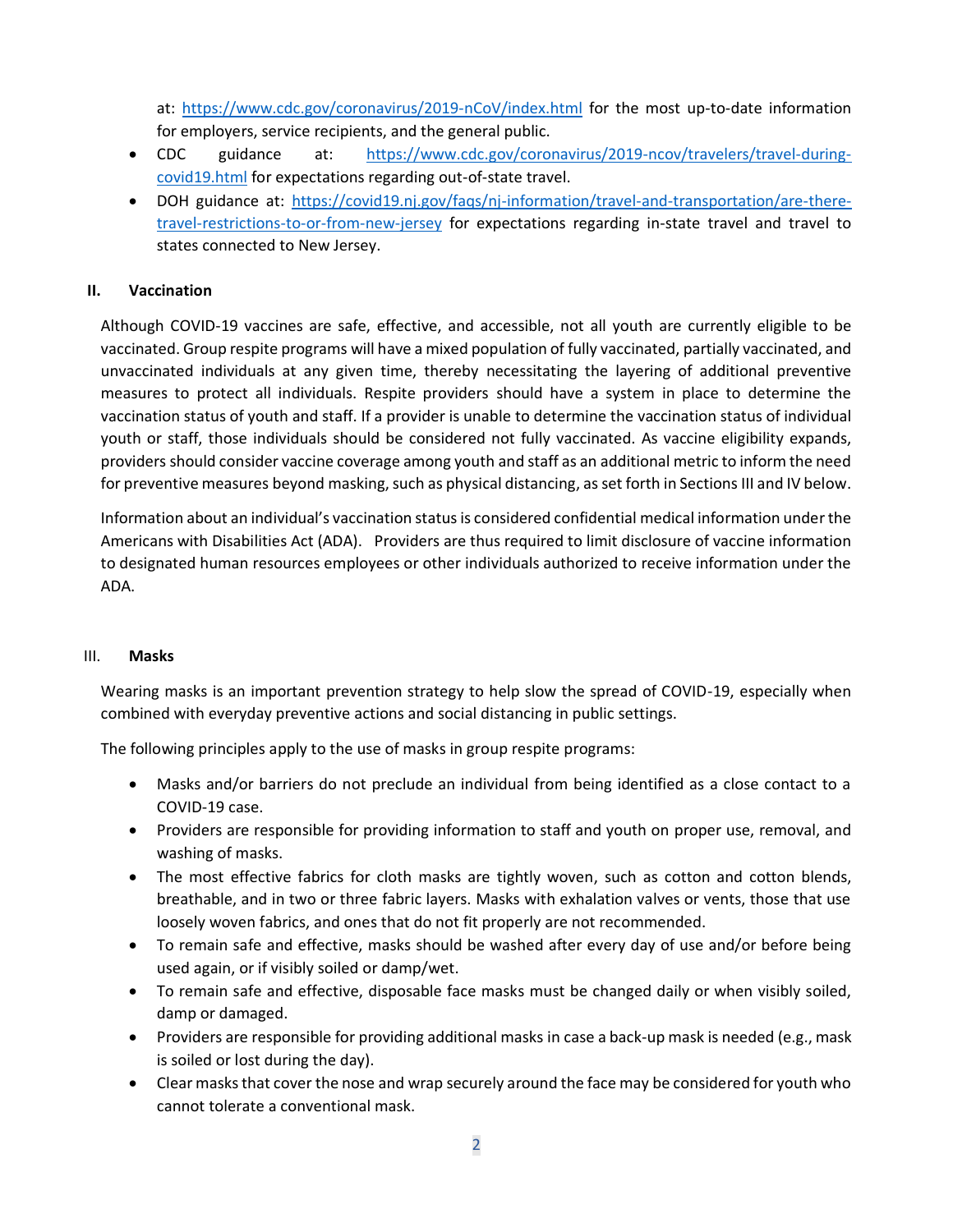Further guidance on the use of masks to slow the spread of COVID-19 is available from the CDC at:

- [https://www.cdc.gov/coronavirus/2019-ncov/prevent-getting-sick/diy-cloth-face](https://www.cdc.gov/coronavirus/2019-ncov/prevent-getting-sick/diy-cloth-face-coverings.html)[coverings.html,](https://www.cdc.gov/coronavirus/2019-ncov/prevent-getting-sick/diy-cloth-face-coverings.html) and
- [https://www.cdc.gov/coronavirus/2019-ncov/prevent-getting-sick/how-to-wear-cloth-face](https://www.cdc.gov/coronavirus/2019-ncov/prevent-getting-sick/how-to-wear-cloth-face-coverings.html)[coverings.html.](https://www.cdc.gov/coronavirus/2019-ncov/prevent-getting-sick/how-to-wear-cloth-face-coverings.html)

Although appropriate and consistent use of masks may be challenging for some individuals, mask use is still critical for individuals who are not fully vaccinated, unless a mask cannot be safely worn, such as:

- Individuals who would not be able to remove a mask without assistance.
- Individuals with medical conditions or disabilities as reflected in federal or state disability laws that preclude the use of a mask.

## **IV. Maintain Physical Distancing and Cohorting**

Group respite providers should continue to implement physical distancing measures as an effective COVID-19 prevention strategy, including:

- Maintaining at least six feet of distance between youth and staff to the extent possible.
- Avoiding grouped seating arrangements.
- Physical distancing should take place:
	- $\circ$  In common areas and spaces where youth and staff may gather such as entrances and hallways.
	- o When masks cannot be worn.
	- o When masks may be removed, such as during outdoor activities.
	- o During indoor activities when increased exhalation occurs, such as singing, shouting, sports, or exercise (even if masks are worn).

Consider maintaining cohorts or groups of youth with dedicated staff who remain together throughout the service period, including during meals and travel.

## **V. Hand Hygiene and Respiratory Etiquette**

Providers should:

- Teach, reinforce and assist youth with hand washing that includes soap and water for at least 20 seconds. If soap and water are not readily available, hand sanitizer that contains at least 60% alcohol can be used (for staff and older children who can safely use hand sanitizer).
- Encourage youth and staff to cover coughs and sneezes with a tissue if not wearing a mask.
- Ensure that used tissues are thrown in the trash and hand hygiene as outlined above is performed immediately after use of a tissue.
- Maintain adequate supplies, including soap, hand sanitizer with at least 60% alcohol (for staff and older children who can safely use hand sanitizer), paper towels, tissues, and no- touch trash cans.

Hand hygiene should take place:

• Upon arrival at the program.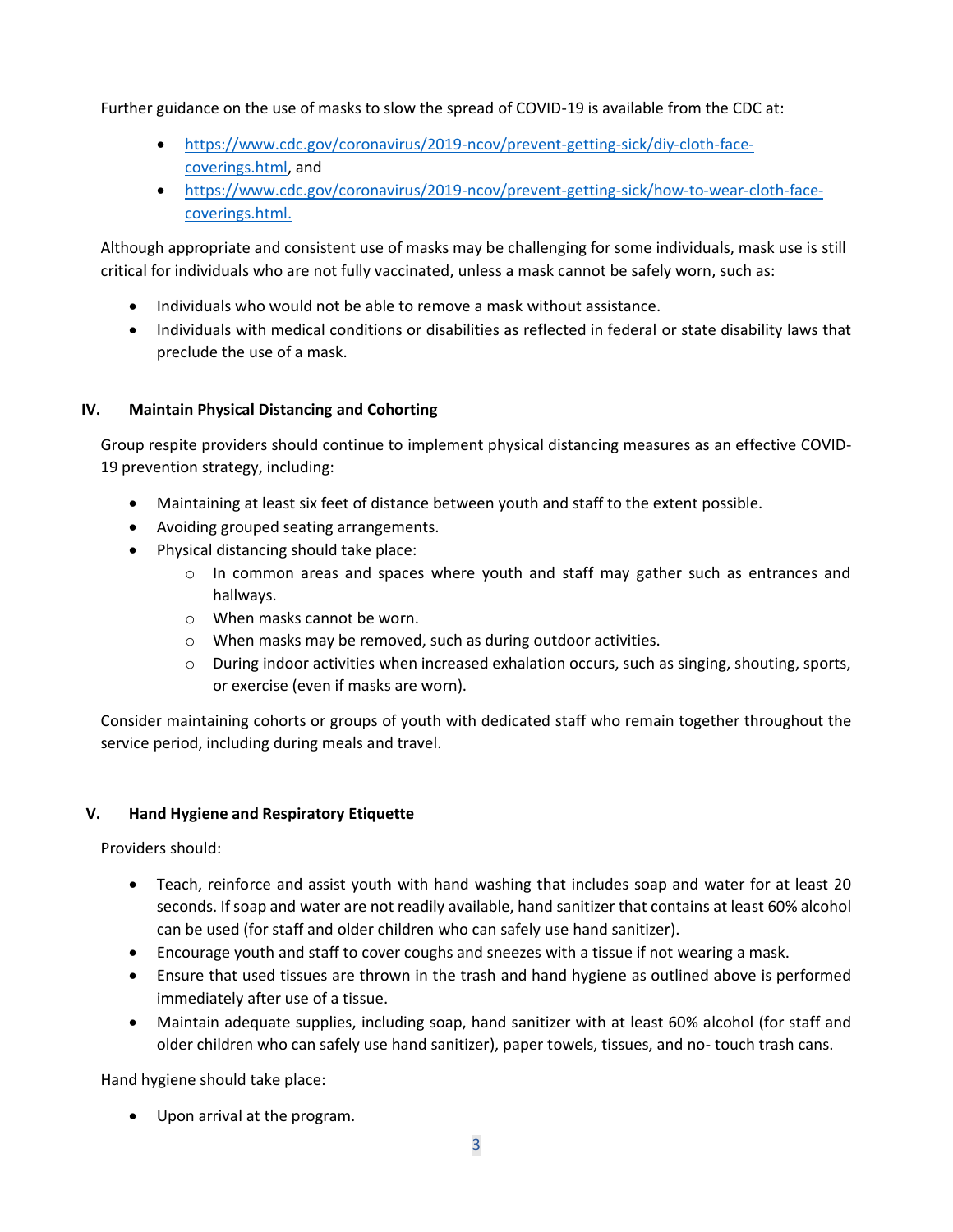- Before and after meals and snacks.
- After going to the bathroom.
- After spending time outside.
- When entering assigned area.
- After community outings.
- Before leaving for the day.
- After blowing nose, sneezing, or coughing into tissue.
- When hands are visibly soiled.

### **VI. Meals**

For meals offered in cafeterias or other group dining areas, where masks may not be worn, programs should consider implementing other layered prevention strategies to help mitigate the spread of COVID-19. These strategies include:

- Maintaining physical distancing between youth and staff, if possible.
- Considering alternatives to use of group dining areas, such as eating in separate rooms or outdoors.
- Staggering eating times to allow for greater physical distancing.
- Maintaining cohorts and limiting mixing between groups, if possible.
- Avoiding self-serve food options.
- Discouraging youth from sharing meals.
- Encouraging routine cleaning between groups.

### **VII. Transportation**

Masks should be worn by all passengers and drivers in buses and other vehicles, regardless of vaccination status.

- Maximize physical distance between passengers.
- Open windows to increase airflow; if possible.
- Regularly clean high touch surfaces in vehicles at least daily.

For more information about cleaning and disinfecting vehicles, read CDC's guidance for bus transit operators at:<https://www.cdc.gov/coronavirus/2019-ncov/community/organizations/bus-transit-operator.html>

### **VIII. Limit Use of Shared Supplies and Equipment**

Providers are responsible for ensuring adequate supplies (i.e., classroom supplies, equipment, etc.) to minimize sharing of high-touch materials. Alternaively, they should limit use of supplies and equipment to one group of youth at a time and clean and disinfect routinely and between use. Providers should continue to encourage hand hygiene practices between use of shared items and discourage use of shared items that cannot be cleaned and disinfected.

### **IX. Cleaning and Disinfection**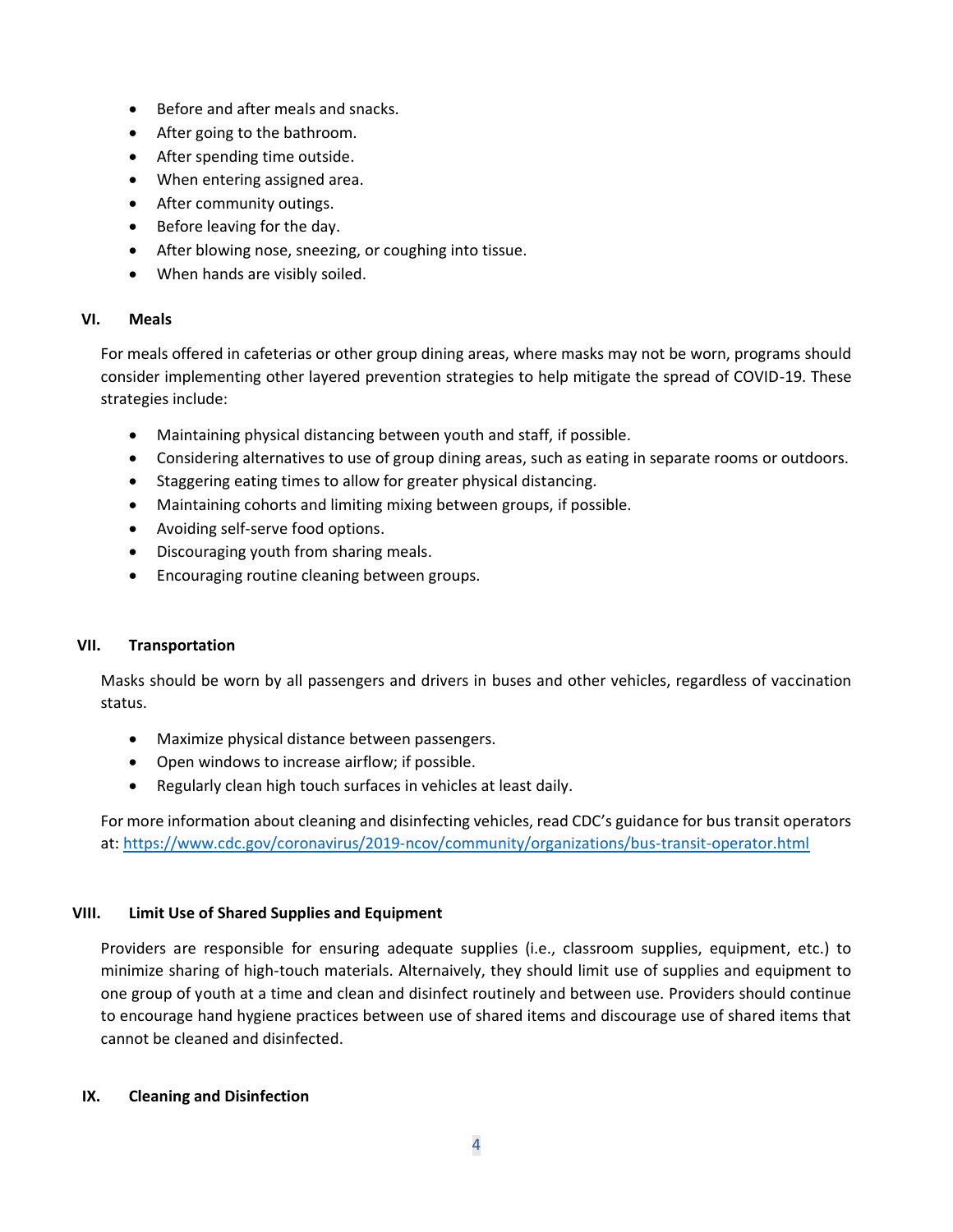Programs should follow standard procedures for routine cleaning and disinfecting with an EPA-registered product for use against SARS-CoV-2. This includes at least daily cleaning and disinfecting of surfaces and objects that are touched often, such as desks, countertops, doorknobs, computer keyboards, hands-on learning items, faucet handles, phones, and toys. Staff should always wear a mask and gloves while cleaning and disinfecting. Information about cleaning and disinfecting the program facility is available from the CDC at: [https://www.cdc.gov/coronavirus/2019-ncov/community/disinfecting-building-facility.html.](https://www.cdc.gov/coronavirus/2019-ncov/community/disinfecting-building-facility.html) Information about disinfectants registered with the EPA that kill COVID-19 is available at: [https://www.epa.gov/coronavirus/about-list-n-disinfectants-coronavirus-covid-19-0.](https://www.epa.gov/coronavirus/about-list-n-disinfectants-coronavirus-covid-19-0)

If a person exhibits COVID-19 compatible symptoms or tests positive for COVID-19 within 24 hours of being in the program building, the program should close off areas used by the person who is sick or COVID-19 postive and open doors and windows and use fans or HVAC settings to increase air circulatin in the area. After waiting as long as possible (at least several hours) after the person has exited a space, the area should be cleaned and disinfected with products from the EPA list (see link above) according to the instructions on the product lable. Once the area has been appropriately disinfected, it can be re-opened for use.

The effectiveness of alternative surface disinfection methods, such as ultrasonic waves, high intensity UV radiation, and LED blue light, against the virus that causes COVID-19 has not been fully established. The use of such methods to clean and disinfect is discouraged at this time.

CDC does not recommend the use of sanitizing tunnels (tunnel that sprays disinfectant when a person walks through it). Currently, there is no evidence that sanitizing tunnels are effective in reducing the spread of COVID-19. Chemicals used in sanitizing tunnels could cause skin, eye, or respiratory irritation or injury.

In most cases, fogging, fumigation, and wide-area or electrostatic spraying is not recommended as a primary method of surface disinfection and has several safety risks to consider. Information about the risks with these sanitizing methods is available from the CDC at: [https://www.cdc.gov/coronavirus/2019-ncov/php/eh](https://www.cdc.gov/coronavirus/2019-ncov/php/eh-practitioners/sprayers.html)[practitioners/sprayers.html](https://www.cdc.gov/coronavirus/2019-ncov/php/eh-practitioners/sprayers.html)

### **X. Improving Airflow**

Providers should work to improve airflow to the extent possible to increase circulation of outdoor air, increase the delivery of clean air, and dilute potential contaminants. This can be achieved through several strategies:

- Bring in as much outdoor air as possible.
- If safe to do so, open windows and doors. Even just cracking open a window or door helps increase outdoor airflow, which helps to reduce the potential concentration of virus particles in the air.
- Do not open windows or doors if doing so poses a safety or health risk (such as falling, exposure to extreme temperatures, or triggering asthma symptoms), or if doing so would otherwise pose a security risk.
- Use child-safe fans to increase the effectiveness of open windows.
- Safely secure fans in a window to blow potentially contaminated air out and pull new air in through other open windows and doors.
- Use fans to increase the effectiveness of open windows. Position fans securely and carefully in/ near windows so as not to induce potentially contaminated airflow directly from one person over another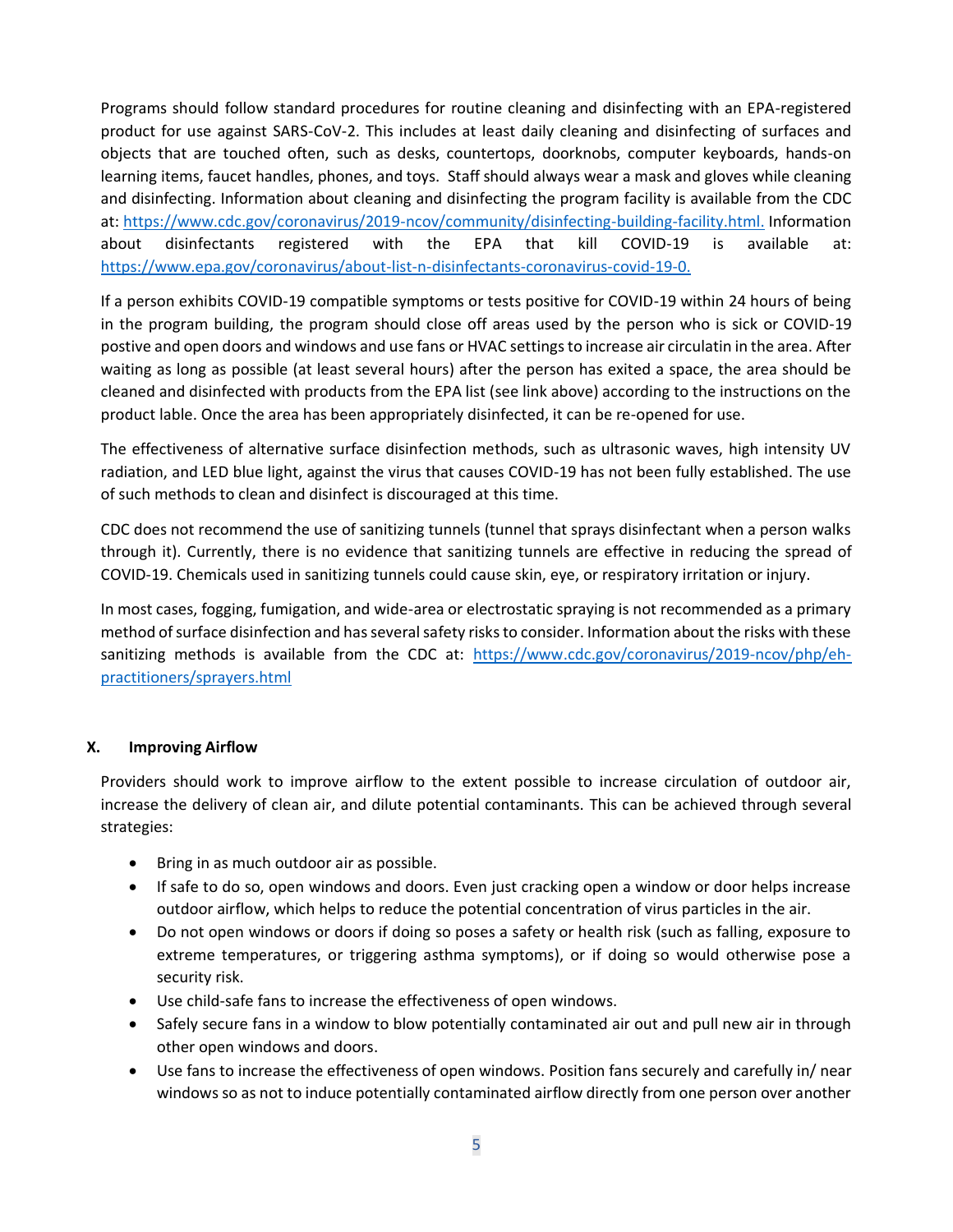(strategic window fan placement in exhaust mode can help draw fresh air into the room via other open windows and doors without generating strong room air currents).

- Use exhaust fans in restrooms and kitchens.
- Consider having activities, classes, or lunches outdoors when circumstances allow.
- Open windows in buses and other transportation vehicles, if doing so does not pose a safety risk. Even just cracking windows open a few inches improves air circulation.

Information from the CDC regarding ventilation in school buildings and childcare settings is available at: <https://www.cdc.gov/coronavirus/2019-ncov/community/schools-childcare/ventilation.html>

### **XI. Parental Screening**

Providers are responsible for:

- Encouraging parents/caregivers to monitor their children for signs of illness every day.
- Following the guidance in section XII below regarding Response to Symptomatic Youth and Staff.
- Educating parents about the importance of monitoring symptoms and keeping children home while ill.
- Providing reminders to staff and families to check for symptoms before leaving for the program.
- Providing clear and accessible directions to parents/caregivers for reporting symptoms and reasons for absences.

Programs should advise caregivers that they should not send youth to programs when sick for any reason. Caregivers of youth with the following symptoms should be consulting a healthcare provider regarding testing, and if needed treatment, for COVID-19 when they are experiencing:

- At least two of the following symptoms: fever (measure or subjective), chills, rigors (shivers), myalgia (muscle aches), headache, sore throat, nausea or vomiting, diarrhea, fatigue, congestion, or runny nose; OR
- At least one of the following symptoms: cough, shortness of breath, difficulty breathing, new olfactory disorder, or new taste disorder.

### **XII. Response to Symptomatic Youth and Staff**

Programs should ensure that the following procedures are in place to identify and respond to a youth or staff member who becomes ill with COVID-19 symptoms:

- Designate an area or room away from others to isolate individuals who become ill with COVID-19 symptoms while at the program.
- Ensure there is enough space for multiple people placed at least 6 feet apart.
- Ensure that hygiene supplies are available, including additional masks, facial tissues, and alcoholbased hand sanitizer.
- Staff assigned to supervise youth waiting to be picked up do not need to be healthcare personnel but should follow physical distancing guidelines.
- Follow guidance in sections IX and X regarding Cleaning, Disinfection and Airflow.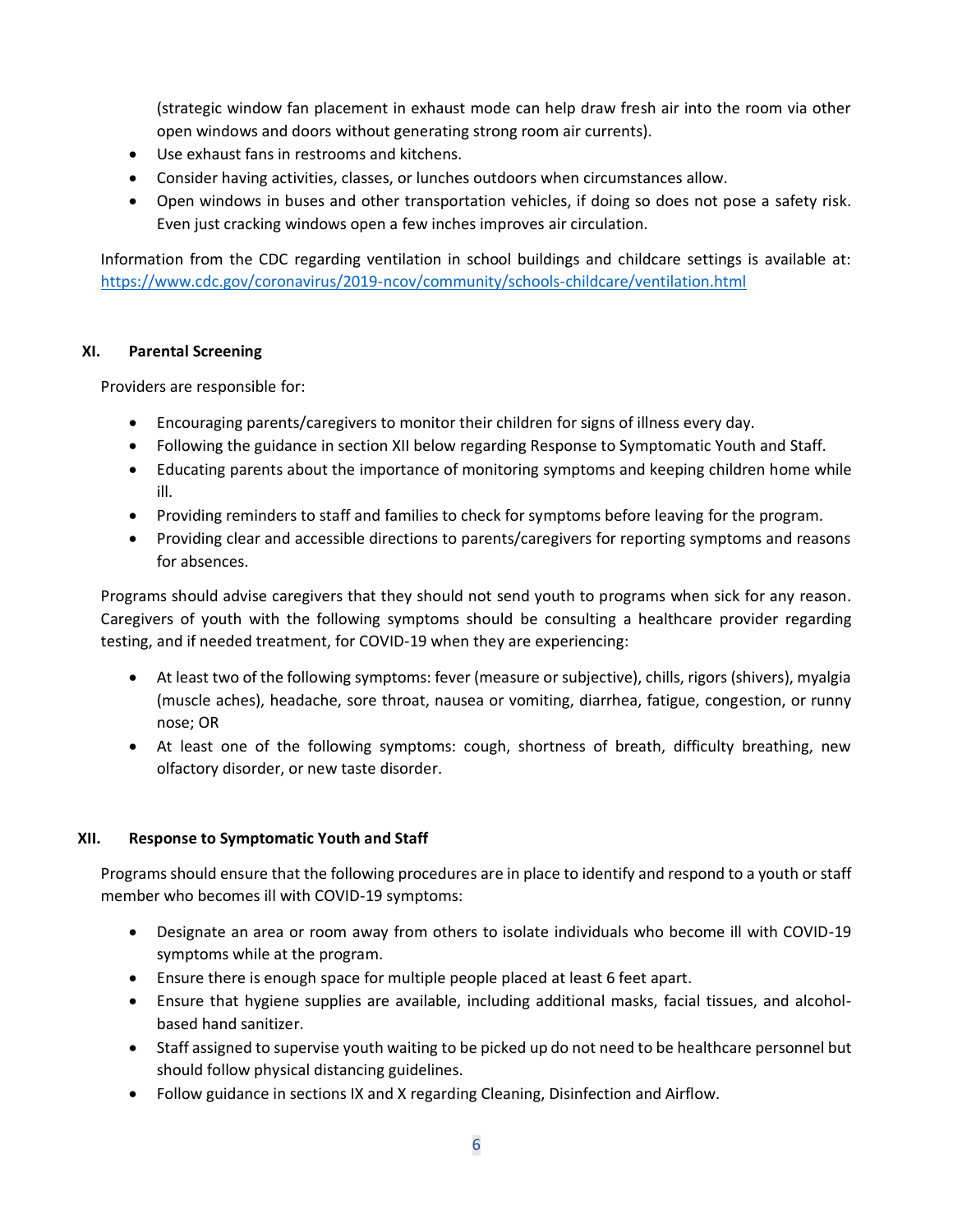### **When illness occurs in the program setting:**

Providers are responsible for separating youth and staff with COVID-19 symptoms away from others until they can be sent home. Providers must provide individuals who are sick and not already wearing a mask with a mask to wear unless there is a contraindication to doing so. Providers must ensure that other staff are masked and follow maximum physical distancing guidelines (at least 6 feet away). Any time a youth or staff is symptomatic on-site:

- Program staff should ask the parent/caregiver and staff whether they have had potential exposure to COVID-19 in the past 14 days (meeting the definition of a close contact.)
- Individuals should be sent home as soon as possible and referred to a healthcare provider regarding testing, diagnosis, and treatment.
- Regardless of vaccination status, if a youth or staff experiences COVID-compatible symptoms, they should isolate themselves from others, be clinically evaluated for COVID-19, and tested for SARS-CoV-2. Information from the CDC regarding isolation practices can be found at: <https://www.cdc.gov/coronavirus/2019-ncov/if-you-are-sick/isolation.html>

## **Quarantine and returning to the program setting:**

Individuals with COVID-19 compatible symptoms who have not been tested or individuals who tested positive for COVID-19 should stay home until at least 10 days have passed since symptom onset and at least 24 hours have passed after resolution of fever without fever reducing medications, and improvement in symptoms.

Persons who test positive for COVID-19 but who are asymptomatic should stay home for 10 days from the positive test result.

An alternate diagnosis (including a positive strep test or influenza swab) without a negative COVID-19 test is not acceptable for individuals to return to the program earlier than the timeframes above.

The CDC has released guidance with options to shorten the quarantine time period following exposure to a confirmed positive case. The CDC and NJDOH continue to endorse 14 days as the preferred quarantine period. Additional information is described in the NJDOH quarantine guidance available at: [https://www.state.nj.us/health/cd/documents/topics/NCOV/COVID\\_updated\\_quarantine\\_timeframes.pdf](https://www.state.nj.us/health/cd/documents/topics/NCOV/COVID_updated_quarantine_timeframes.pdf)

Exposed close contacts who are fully vaccinated or have recovered from COVID-19 in the past 3 months and have NO COVID-like symptoms:

- Do not need to quarantine, or be excluded from the program following an exposure to someone with suspected or confirmed COVID-19. They should get tested for COVID-19 between 3-5 days following the exposure and wear a mask in public indoor settings for 14 days after exposure or until a negative test result as recommended in https://www.cdc.gov/coronavirus/2019-ncov/vaccines/fullyvaccinated-guidance.html.
- Should still monitor for symptoms of COVID-19 for 14 days following an exposure.

Exposed close contacts who are fully vaccinated and HAVE COVID-like symptoms:

• Should isolate themselves from others, be clinically evaluated for COVID-19, including SARS-CoV-2 testing and inform their health care provider of their vaccination status at the time of presentation to care.